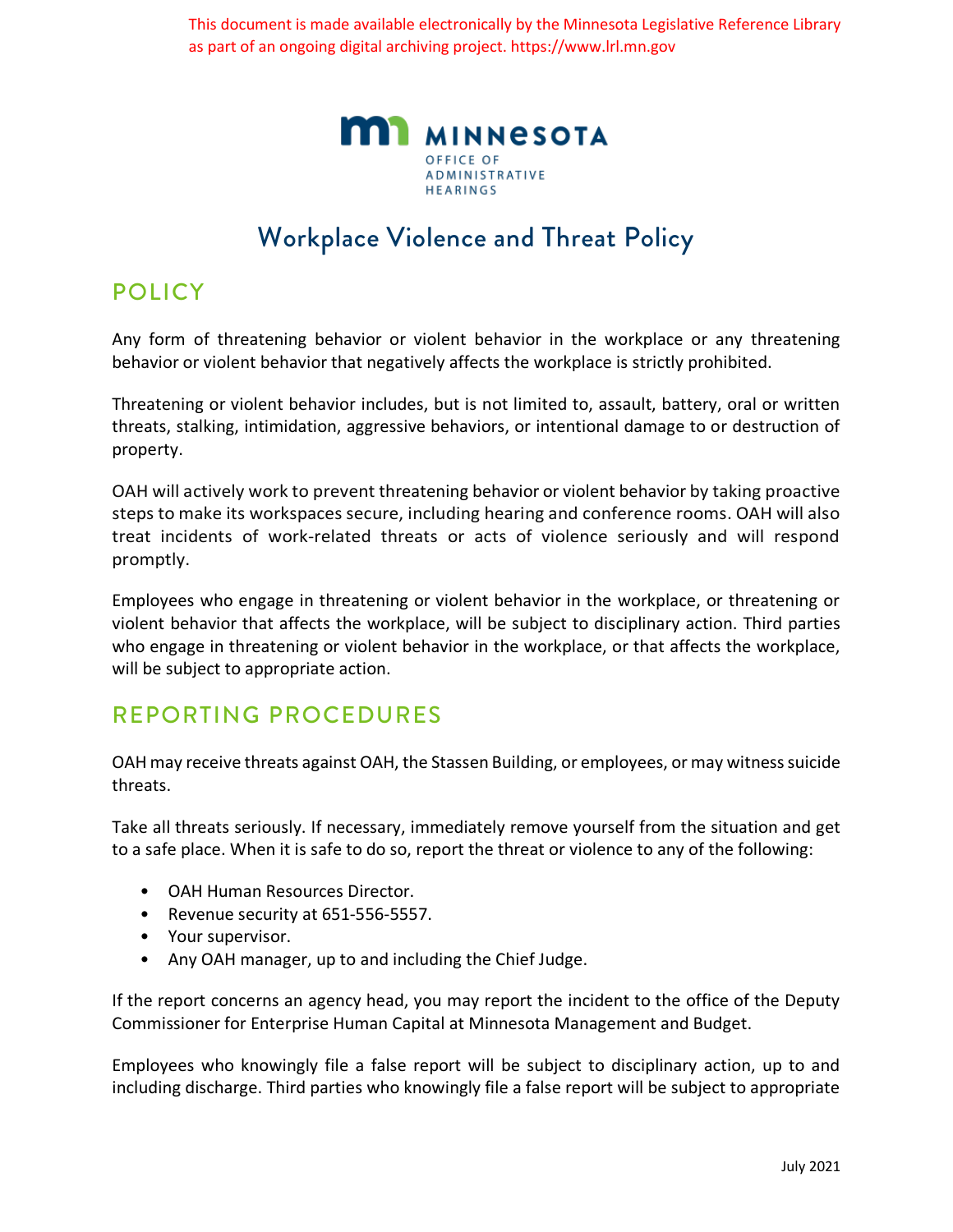action.

### Emergency situations

**If you or others are in immediate danger**, move to a safe place if possible, and **call 911** (using an agency phone also notifies Revenue security).

Follow the reporting procedures when it is safe to do so.

Do not physically engage a hostile or threatening person, unless to protect yourself or others against an immediate threat of physical injury.

#### Non-emergency situations

Non-emergency situations should be reported as soon as possible after the incident occurs. Gather and document much information as you can while balancing the need to make the report in a timely manner.

### Non-Retaliation

Any form of retaliation directed against an individual who makes a report under this policy or participates in any investigation of a report under this policy is strictly prohibited. Retaliation includes conduct or communication designed to prevent a person from opposing or reporting workplace violence. Any employee who is found to have engaged in retaliation in violation of this policy will be subject to discipline, up to and including discharge. Third parties who are found to have engaged in retaliation in violation of this policy will be subject to appropriate action.

# HARASSMENT RESTRAINING ORDERS

Employees and third parties who are subject to harassment restraining orders that may affect the workplace must notify the agency human resources office so the restraining order can be evaluated to determine whether the agency must take action to comply with the order.

Employees and third parties who have harassment restraining orders against another individual that may affect the workplace are encouraged to notify the agency human resources office so that the agency can evaluate appropriate safety precautions.

# CREATING A LOW-RISK AND SUPPORTIVE WORK ENVIRONMENT

Agency managers and supervisors are expected to promote positive behavior and to lead by example by treating employees with the courtesy and dignity each person deserves.